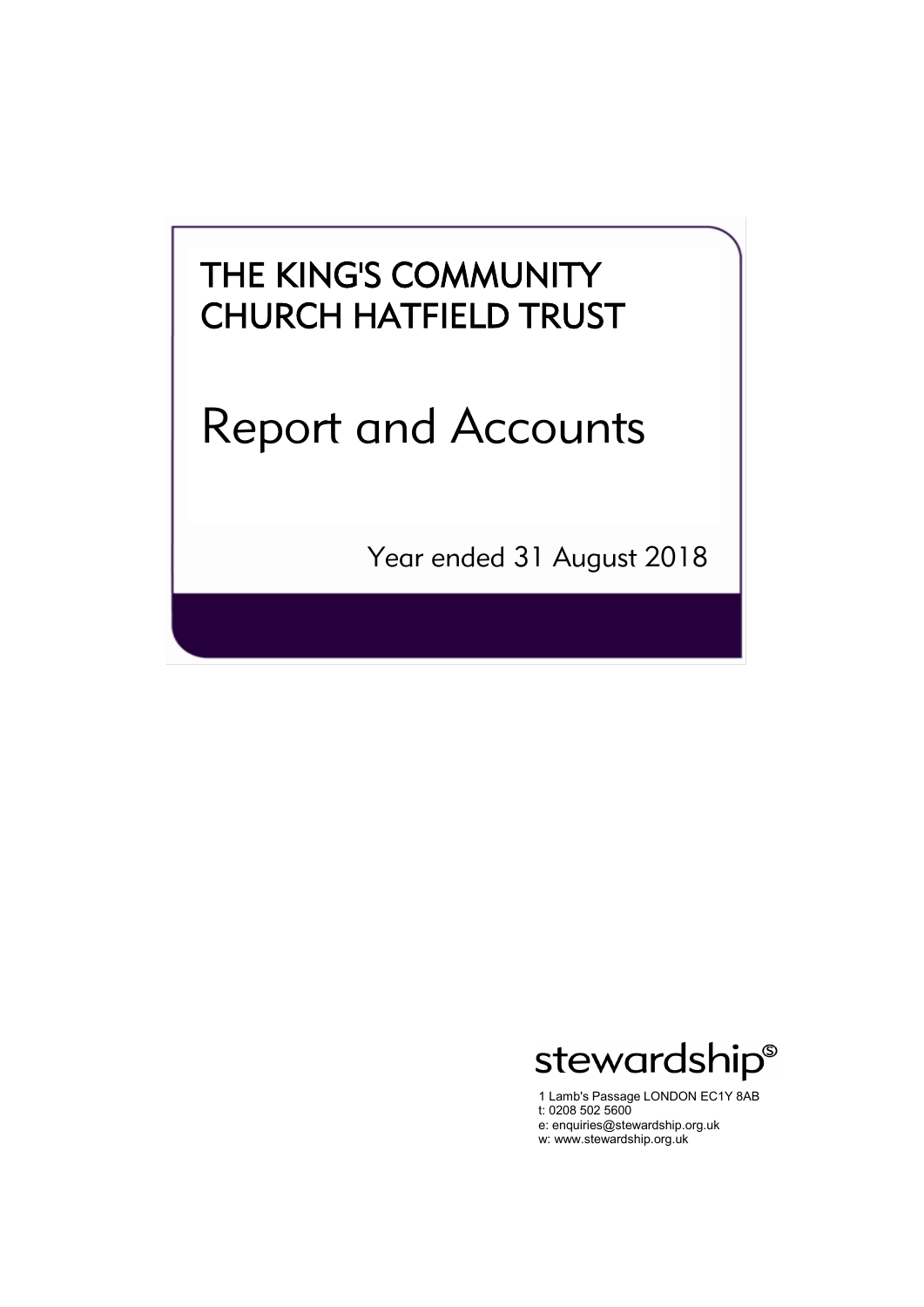## THE KING'S COMMUNITY CHURCH HATFIELD TRUST FOR THE YEAR ENDED 31 AUGUST 2018 COMPANY INFORMATION

| Directors/Trustees                 | R Everett<br>A Mathes<br>J Telford<br>C Shaw                                 |
|------------------------------------|------------------------------------------------------------------------------|
| <b>Company Secretary</b>           | David Martin                                                                 |
| Key staff                          | Dom Long                                                                     |
| <b>Governing Document</b>          | Memorandum and Articles of Association<br>dated 24 August 2011               |
| <b>Company Registration Number</b> | 7751479                                                                      |
| <b>Charity Registration Number</b> | 1144204                                                                      |
| <b>Registered Office</b>           | Kennelwood House<br>Kennelwood Lane<br>Hatfield<br>Hertfordshire<br>AL10 OLG |
| <b>Independent Examiner</b>        | Stephen Mathews FCA<br>Stewardship<br>1 Lamb's Passage<br>London<br>EC1Y 8AB |
| <b>Bankers</b>                     | <b>CAF Bank Ltd</b>                                                          |

## **CONTENTS**

|                                                              | Page     |
|--------------------------------------------------------------|----------|
| Company Information                                          |          |
| Directors' Report                                            | $2 - 5$  |
| Independent Examiner's Report                                | 6        |
| <b>Statement of Financial Activities</b>                     |          |
| <b>Balance Sheet</b>                                         | 8        |
| Notes to the Accounts                                        | $9 - 13$ |
| Detailed Statement of Financial Activities with Comparatives | 14       |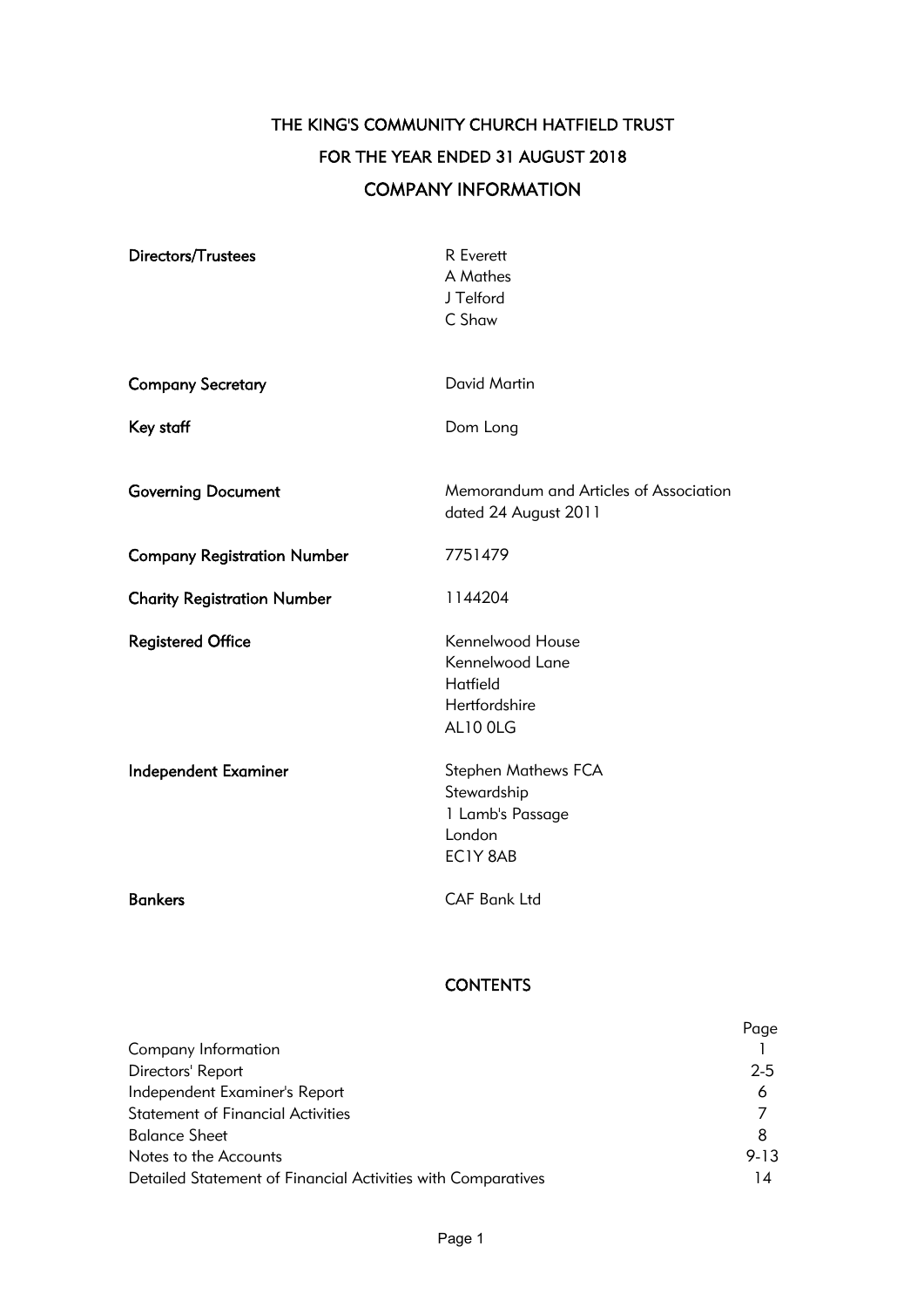## REPORT OF THE DIRECTORS FOR THE YEAR ENDED 31 AUGUST 2018

The Directors have pleasure in submitting the Report and Accounts for the period from 1st September 2017 to 31st August 2018.

## Objects of the charity

The Charity's objects ("Objects"), as set out in the Memorandum and Articles of Association, are for the public benefit:-

(a) to advance the Christian faith in accordance with the Statement of Beliefs appearing in the Schedule hereto in Hatfield, St Albans, Welwyn Garden City, and in such other parts of the United Kingdom or the world as the Trustees may from time to time think fit, and to fulfil such other purposes which are exclusively charitable according to the law of England and Wales and are connected with the charitable work of the Charity;

(b) To advance education by such means as the Trustees may consider appropriate including (though not by way of limitation) by means of establishing operating or supporting any educational establishment or establishments in the St Albans area, and in such other parts of the United Kingdom or the world as the Trustees may from time to time think fit.

## Structure, Governance and Management Governing document

The King's Community Church Hatfield Trust is a company limited by guarantee, incorporated on 24th August, 2011 and registered as a charity at the same time. The church previously operated as an unincorporated charity. The company was established by a Memorandum of Association which established the objects and powers of the charitable company and is governed under its Articles of Association. In the event of the company being wound up members (who are the Elders), are required to contribute an amount not exceeding £10.

## Appointment of responsible individuals and elders

The Church is governed by its responsible individuals, who are appointed according to the Articles of Association. The individuals are closely involved in the church's operations and held several meetings during the year ended 31st August 2018.

Elders are recognised by the congregation for the spiritual direction of the Church and undertake its day to day management.

## **Trustees**

The responsible individuals who are directors for the purpose of company law and trustees for the purpose of charity law, who served during the period and up to the date of this report are set out on page 1.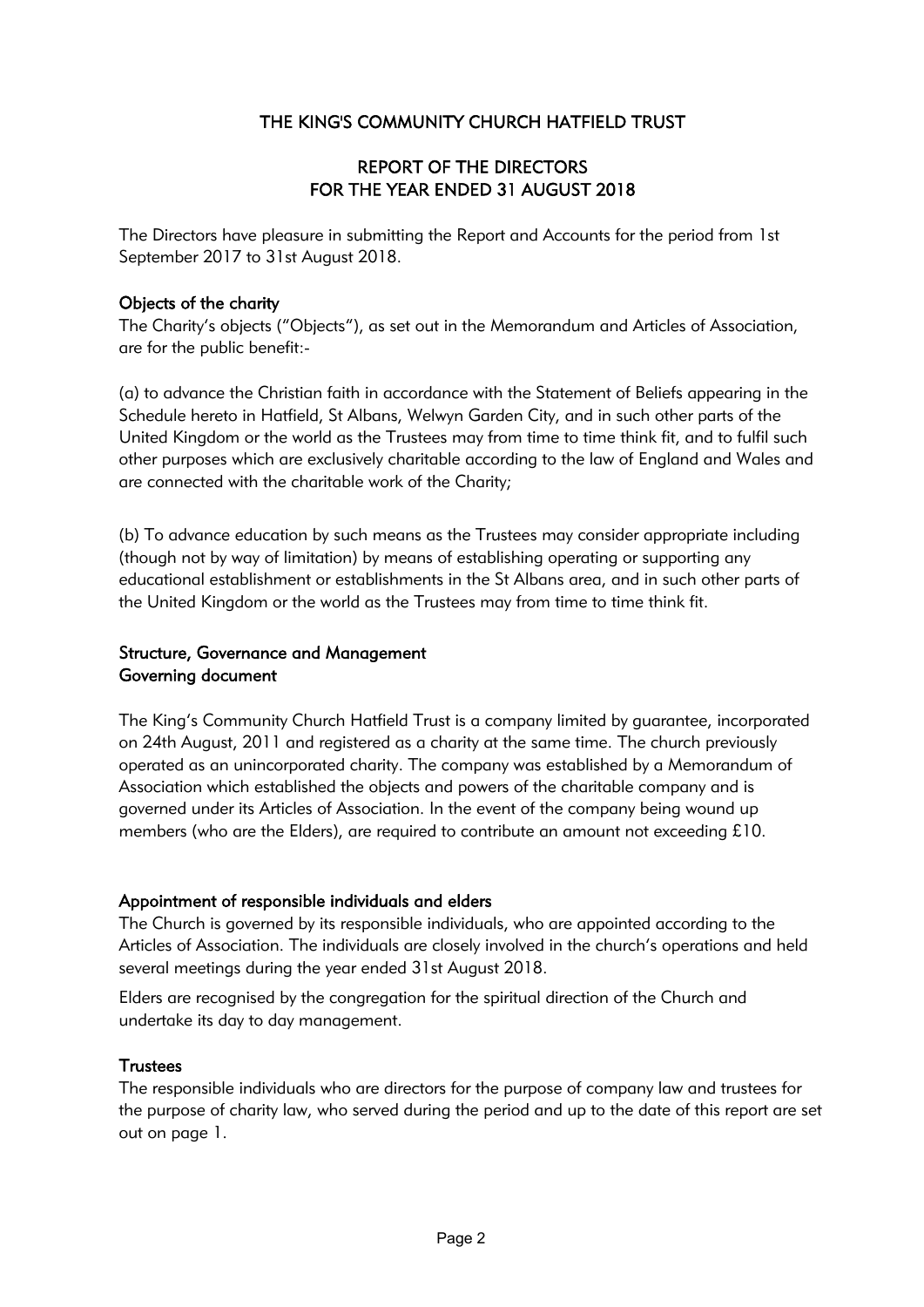## Trustees' induction and training

Responsible Individuals and Elders are closely involved in the church's operations prior to appointment and are appointed according to their ability to lead the church and the skills they bring to the post. Existing Responsible Individuals, Elders and new appointees have a good knowledge of the operation of the Church prior to appointment.

Existing Responsible Individuals and Elders have been involved in the establishment of the charitable company and are aware of the legal requirements from participation in this process. New appointees are supported in their posts by existing appointees. New appointees are also provided with copies of the Memorandum and Articles of Association, latest financial statements and guidance from the Charity Commission.

## Review of Activities

The Trustees confirm that they have referred to the guidance in the Charity Commission's general guidance on public benefit when reviewing the Church's aim and objectives and in planning future activities.

The Church operates in conjunction with Newfrontiers.

## Worship and Prayer

All are welcome to attend our regular Sunday meetings, when activities and groups are provided for children and youth, with a crèche for babies.

## Activities during the Year

The King's Community Church continued to provide Christian witness and support to people in Hatfield, St Albans and Welwyn Garden City.

The church is in association with the worldwide Newfrontiers group of 1500 churches. We are part of Catalyst Sphere, a sub-group within Newfrontiers comprising about 80 churches, and a large percentage of the church attended Catalyst Festival in May 2018.

The Directors and employees of the Church remain the same.

Dom Long (Lead Elder) continues to sit on several local community committees and the church supported the events they organised during the year including the town's Christmas Lights Switch On event, Easter egg hunt and World Culture Day. The church continues to build links with other churches in the local area. Dom Long took part in a trip to Westminster with local pastors to meet with our MP.

Our parent and toddler group, KCC Little Ones, continued to meet successfully each week at the Harrier Assembly Hall, giving parents and carers in the wider community a social outlet and mutual support. Our craft social group, Knit and Natter, and our Book Club also continued to meet attracting others from the local community.

KCC remains committed to alleviating the needs of the poor. Members were involved in a winter night shelter during the winter of 2017/2018. Along with two other churches in the town, KCC has launched a Trussell Trust foodbank in October 2017. A significant number of members volunteer regularly at the foodbank.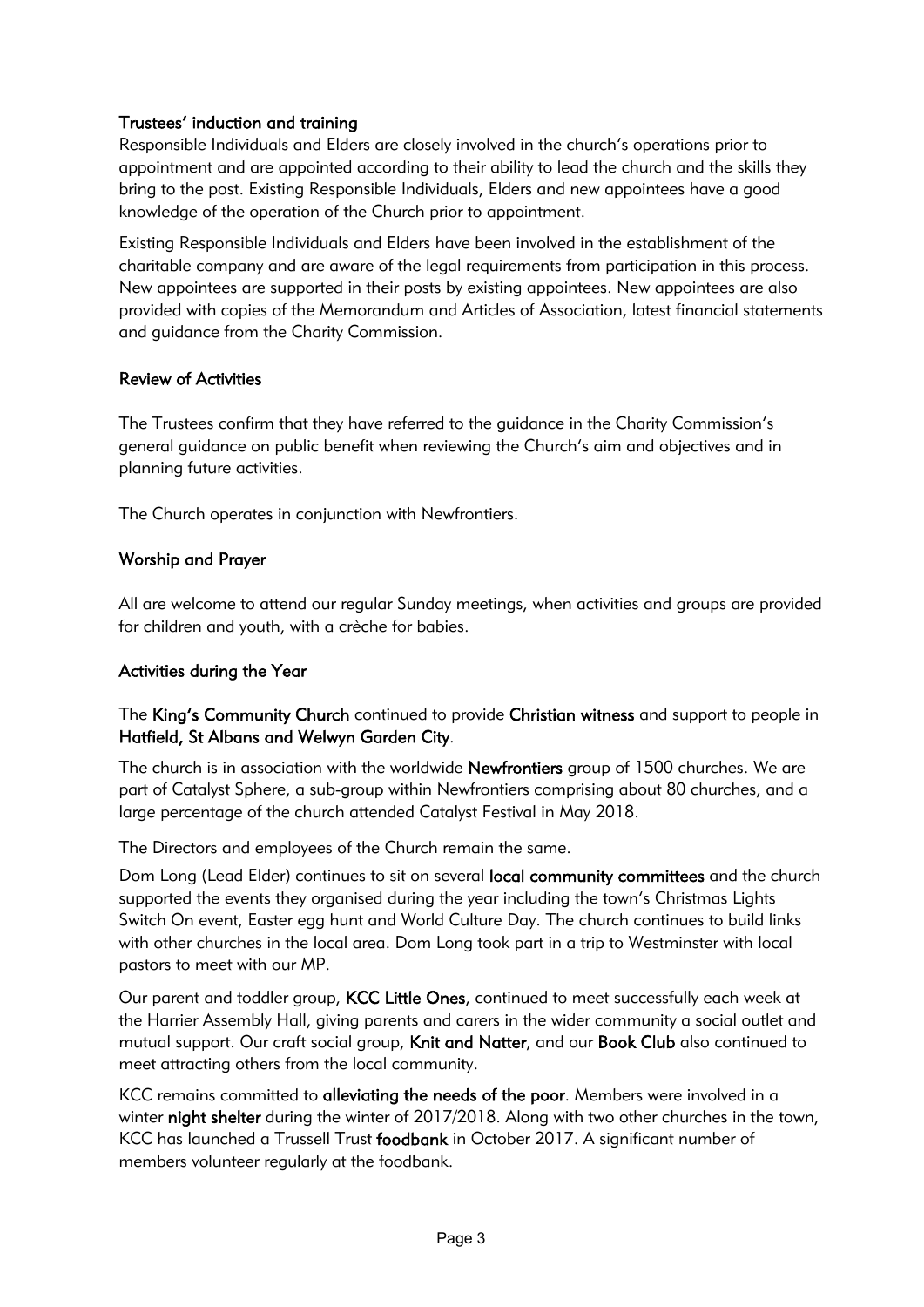An Alpha Course continues to be run with another local church, for those who are interested in the Christian faith. The church, along with the same local church, ran a Holiday Club for primary aged children during the school summer vacation.

Pastoral care and training for members continued through mid-week Community Groups, and the Pastoral Team continues to bring prayer support to members as necessary. A range of men's and women's events have taken place over the year.

The church continued to hold the **Half Century Club** during the year, which provides a social outlet and mutual support for the over 50's from the church and wider community.

A group of young people attended the Newfrontiers Newday Conference.

The church supports overseas ministry with Elder David Rigby, continuing to cover Newfrontiers churches in the Greater Moscow region of Russia. He visits Russia several times a year, occasionally accompanied by a team from the church. John and Valerie Telford continue to work with the Puerto Banus Christian Centre ('The Wave') in Southern Spain. Other church members have served/are serving in Canada, China, Ukraine, South Africa and Uganda.

During 2018, the church celebrated 20 years with a number of activities including a family birthday party; a quiz night to raise money for a local homeless charity; a celebration walk and picnic from St Albans, where the church originally started, to Hatfield; a celebration service and the creation of a recipe book.

In planning the activities the Directors have had regard to the guidance on public benefit issued by the Charity Commission.

## Financial Review

The Church's income for the year was £131,847 (2017: £135,543) and expenditure £118,820  $(2017: \text{£}123,481)$ . The church's budgetary control system continues to operate and budget holders have responsibility for managing their departmental budget.

## Investment policy and returns

The trustees have wide investment power. The church's investment policy is to invest the monies not immediately required for the primary purpose of the trust in, or upon, such investments as may be thought fit. This will be reviewed now the new Trust is in operation.

## Reserves Policy

The church holds unrestricted and restricted funds. Transfers are made from unrestricted to restricted funds in order to prevent restricted funds from going into deficit. Our overall policy for unrestricted funds is only to increase reserves above a minimum threshold necessary to operate the organisation (not more than 3 months expenditure) or where specific projects are being planned for subsequent years.

The free reserves at the year end were in the region of £32,000 which represents approximately 3 months of planned expenditure.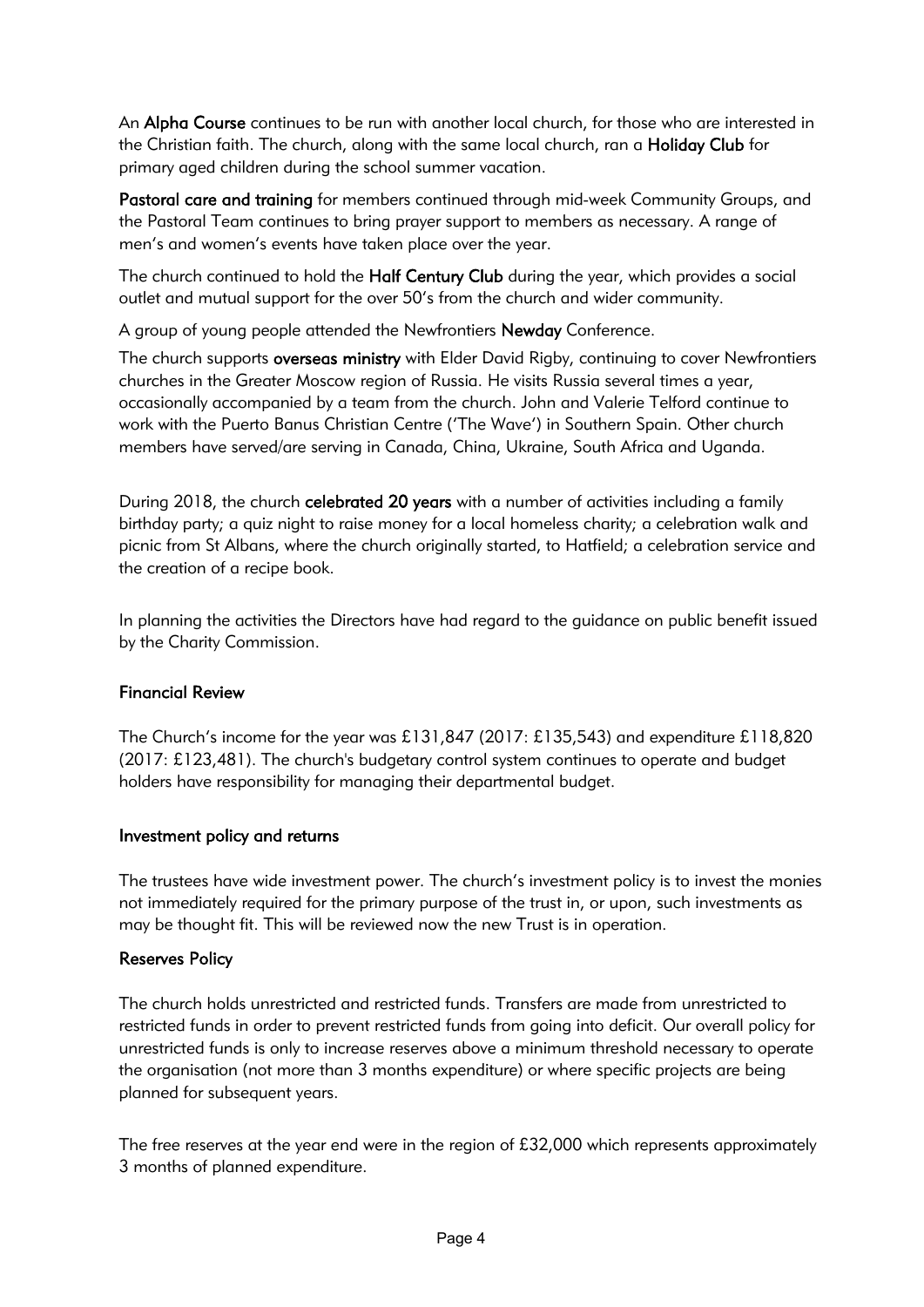## Risk Statement

The trustees have assessed the major risks to which the church is exposed, in particular those relating to the operations and finances of the church. The trustees are satisfied that systems are in place to mitigate their exposure to major risk. Appropriate procedures are in place to identify, monitor and review these risks on a regular basis.

## Directors' Responsibilities

Charity law requires us as Directors to prepare financial statements for each accounting year which give a true and fair view of the state of the charity and of its income and expenditure for the year.

- 1. Select suitable accounting policies and apply them consistently
- 2. Make judgements and estimates that are reasonable and prudent
- 3. State whether the applicable accounting standards have been followed, subject to any material departures disclosed and explained in the accounts.

 4. Prepare the financial statements on a going concern basis unless it is inappropriate to presume that the charity will continue in business.

We are responsible for keeping adequate accounting records which disclose with reasonable accuracy at any time the financial position of the company and enable us to ensure that the financial statements comply with the Companies Act 2006.

We also have a responsibility to safeguard the assets of the charity and to take reasonable steps

## Approval

This report was approved by the Directors on 28 April 2019 and signed on their behalf by:

J Telford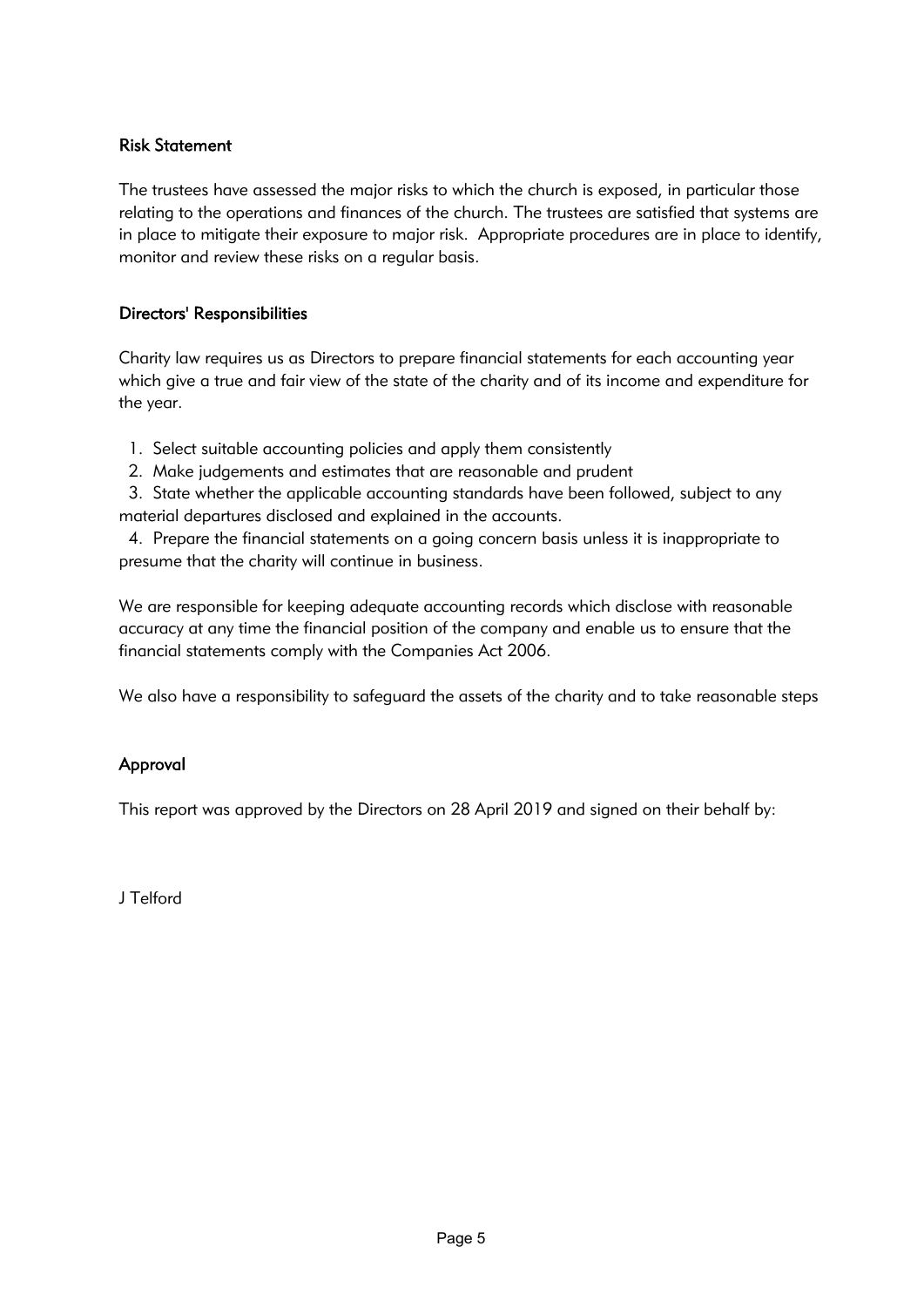#### INDEPENDENT EXAMINER'S REPORT

#### TO THE TRUSTEES OF

## THE KING'S COMMUNITY CHURCH HATFIELD TRUST ('the Company')

I report to the charity trustees on my examination of the accounts of the Company for the year ended 31 August 2018 on pages 7 to 14 following, which have been prepared on the basis of the accounting policies set out on page 9-10.

#### Responsibilities and basis of report

As the charity's trustees of the Company (and also its directors for the purposes of company law) you are responsible for the preparation of the accounts in accordance with the requirements of the Companies Act 2006 ('the 2006 Act').

Having satisfied myself that the accounts of the Company are not required to be audited under Part 16 of the 2006 Act and are eligible for independent examination, I report in respect of my examination of your charity's accounts as carried out under section 145 of the Charities Act 2011 ('the 2011 Act'). In carrying out my examination I have followed the Directions given by the Charity Commission under section 145(5) (b) of the 2011 Act.

#### Independent examiner's statement

I have completed my examination. I confirm that no matters have come to my attention in connection with the examination giving me cause to believe:

1. accounting records were not kept in respect of the Company as required by section 386 of the 2006 Act; or

2. the accounts do not accord with those records; or

3. the accounts do not comply with the accounting requirements of section 396 of the 2006 Act other than any requirement that the accounts give a 'true and fair' view which is not a matter considered as part of an independent examination; or

4. the accounts have not been prepared in accordance with the methods and principles of the Statement of Recommended Practice for accounting and reporting by charities [applicable to charities preparing their accounts in accordance with the Financial Reporting Standard applicable in the UK and Republic of Ireland (FRS 102)].

I have no concerns and have come across no other matters in connection with the examination to which attention should be drawn in this report in order to enable a proper understanding of the accounts to be reached.

Stephen Mathews FCA 2 May 2019

For and on behalf of: **Stewardship** 1 Lamb's Passage London EC1Y 8AB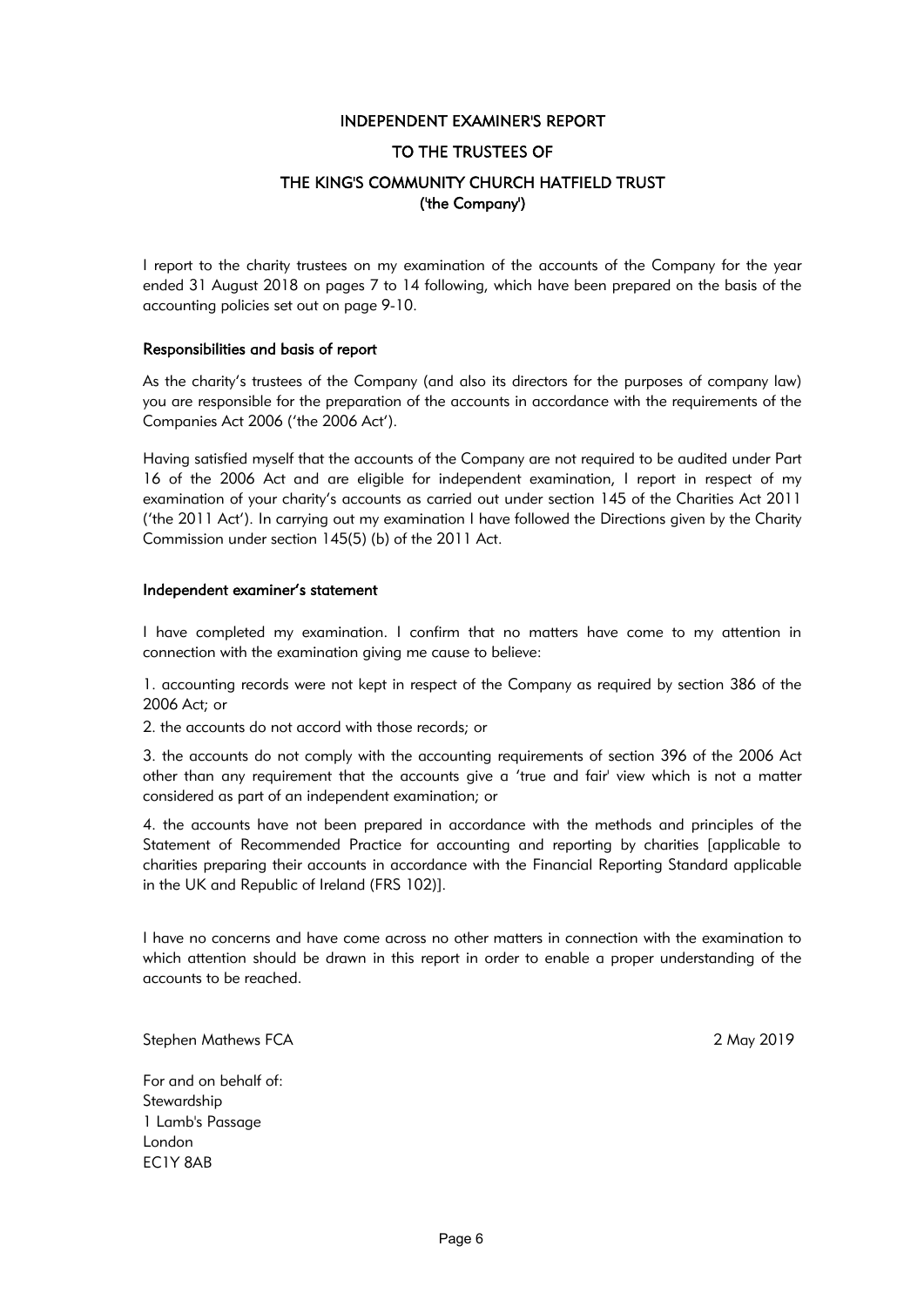# THE KING'S COMMUNITY CHURCH HATFIELD TRUST STATEMENT OF FINANCIAL ACTIVITIES FOR THE YEAR ENDED 31 AUGUST 2018

## SUMMARY INCOME AND EXPENDITURE ACCOUNT

|                                       | Note           | Unrestricted<br>Funds     | Restricted<br>Funds | Total<br>Funds<br>2018 | Total<br>Funds<br>2017 |
|---------------------------------------|----------------|---------------------------|---------------------|------------------------|------------------------|
|                                       |                | £                         | £                   | £                      | £                      |
| <b>INCOME AND ENDOWMENTS FROM</b>     |                |                           |                     |                        |                        |
| Donations and legacies<br>Investments | $\overline{2}$ | 119,875<br>$\overline{1}$ | 9,071               | 128,946<br>11          | 125,878<br>20          |
| Charitable activities                 |                | 1,875                     |                     | 1,875                  | 8,742                  |
| Other income and endowments           |                | 1,016                     |                     | 1,016                  | 903                    |
| Total income and endowments           |                | 122,775                   | 9,071               | 131,847                | 135,543                |
| <b>EXPENDITURE ON</b>                 |                |                           |                     |                        |                        |
| Charitable activities                 | $\mathfrak{Z}$ | 110,175                   | 8,645               | 118,820                | 123,481                |
| Total expenditure                     |                | 110,175                   | 8,645               | 118,820                | 123,481                |
| Net gains/(losses) on investments     |                |                           |                     |                        |                        |
| Net income/(expenditure)              |                | 12,600                    | 426                 | 13,026                 | 12,061                 |
| Transfers between funds               |                | 23                        | (23)                |                        |                        |
|                                       |                | 12,623                    | 403                 | 13,026                 | 12,061                 |
| Net movement in funds                 |                | 12,623                    | 403                 | 13,026                 | $12,06$ <sup>1</sup>   |
| <b>Reconciliation of funds:</b>       |                |                           |                     |                        |                        |
| Total funds brought forward           |                | 26,585                    | 22,844              | 49,429                 | 37,368                 |
| <b>Total funds carried forward</b>    |                | 39,208                    | 23,247              | 62,455                 | 49,429                 |

Movements on reserves and all recognised gains and losses are shown above.

The notes on page 9-13 form part of these accounts.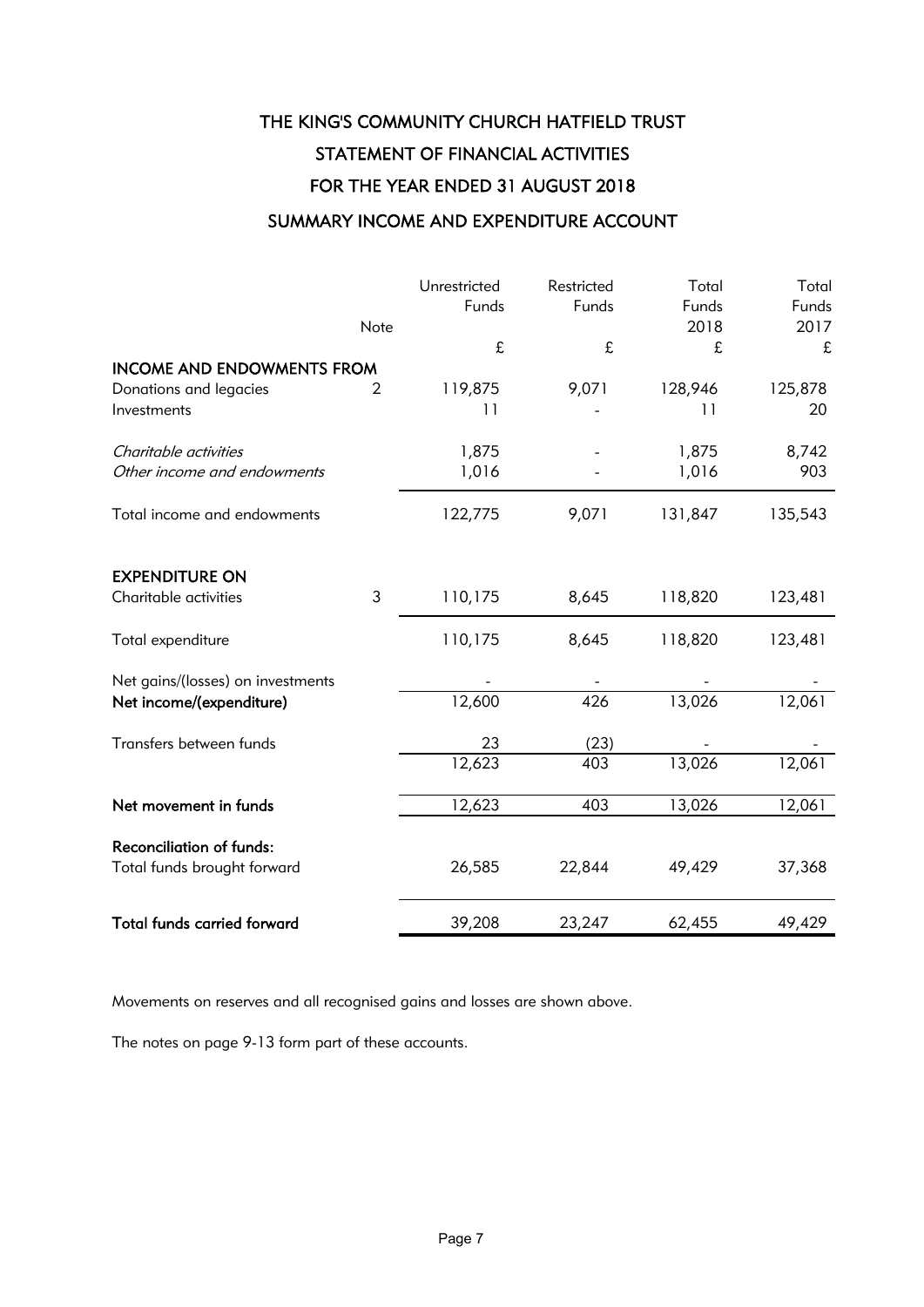#### BALANCE SHEET

#### AS AT 31 AUGUST 2018

|                                         | Note | Unrestricted | Restricted | Total funds | <b>Total funds</b> |
|-----------------------------------------|------|--------------|------------|-------------|--------------------|
|                                         |      | Funds        | Funds      | 2018        | 2017               |
| <b>CURRENT ASSETS</b>                   |      | £            | £          | £           | £                  |
| <b>Debtors</b>                          | 5    | 14,005       | 919        | 14,924      | 7,291              |
| Cash at bank                            | 6    | 31,884       | 22,328     | 54,212      | 49,166             |
|                                         |      | 45,888       | 23,247     | 69,135      | 56,457             |
| <b>CURRENT LIABILITIES</b>              |      |              |            |             |                    |
| Liabilities falling due within one year | 7    | 6,680        |            | 6,680       | 7,028              |
| <b>Net Current Assets</b>               |      | 39,208       | 23,247     | 62,455      | 49,429             |
|                                         |      |              |            |             |                    |
| <b>NET ASSETS</b>                       |      | 39,208       | 23,247     | 62,455      | 49,429             |
|                                         |      |              |            |             |                    |
| <b>FUND BALANCES</b>                    |      |              |            |             |                    |
| Unrestricted funds                      | 8    |              |            |             |                    |
| General Funds                           |      | 39,208       |            | 39,208      | 26,585             |
| Designated funds                        |      |              |            |             |                    |
| <b>Restricted Funds</b>                 | 8    |              | 23,247     | 23,247      | 22,844             |
|                                         |      | 39,208       | 23,247     | 62,455      | 49,429             |

For the year ended 31 August 2018 the company was entitled to the exemption from audit under Section 477 of the Companies Act 2006 relating to small companies.

#### Responsibilities of directors/trustees:

- a. The members have not required the charitable company to obtain an audit of its accounts for the year in question in accordance with Section 476 of the Companies Act - however, in accordance with Section 145 of the Charities Act 2011 the accounts have been examined by an independent examiner whose report forms part of this document.
- b. The directors/trustees acknowledge their responsibilities for complying with the requirements of the Companies Act with respect to accounting records and the preparation of accounts.

These accounts have been prepared in accordance with the provisions applicable to companies subject to the small companies regime.

Approved by the Directors and signed on their behalf on the 28 April 2019 by:

J Telford

Company number: 7751479 Charity number: 1144204

The notes on page 9-13 form part of these accounts.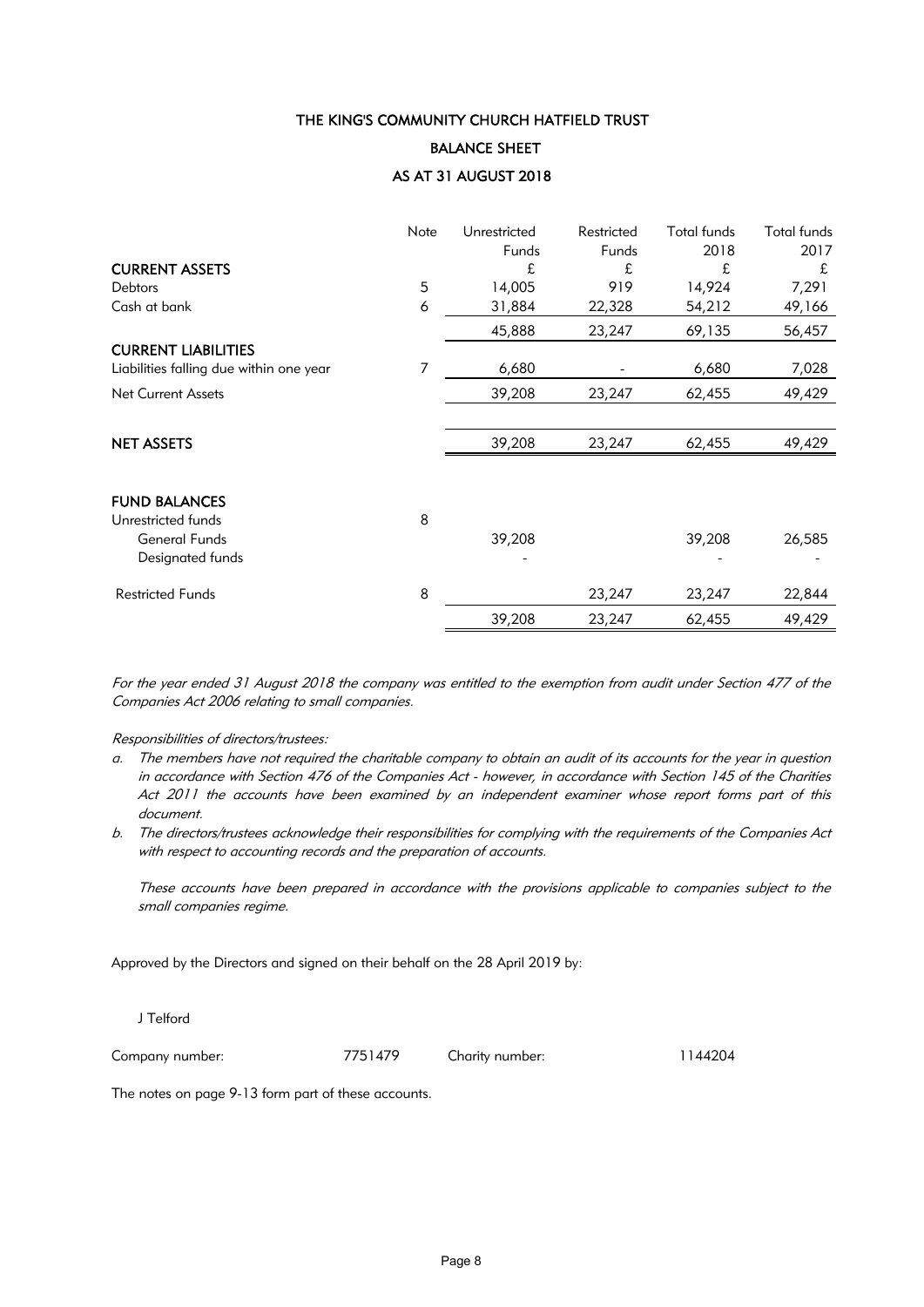## THE KING'S COMMUNITY CHURCH HATFIELD TRUST FOR THE YEAR ENDED 31 AUGUST 2018 NOTES TO THE ACCOUNTS

#### 1 Accounting Policies

The accounts have been prepared under the historic cost convention, in accordance with the Statement of Recommended Practice: Accounting and Reporting by Charities preparing their accounts in accordance with the Financial Reporting Standard applicable in the UK and Republic of Ireland (FRS 102) issued on 16 July 2014; and with the Financial Reporting Standard applicable in the United Kingdom and Republic of Ireland (FRS 102).

The accounts have been prepared on the going concern basis, as there are no material uncertainties about the charity's ability to continue. Based on the adequacy of the charity's reserves as at the balance sheet date, along with their knowledge of the charity's ability to meet bills, payments and other liabilities as they fall due, the directors have a reasonable expectation that the charity has sufficient resources to continue in operational existence for the foreseeable future.

The following are the accounting policies which have been applied in dealing with material items:-

a) <u>Income</u>

Income including investment income is recognised in the period in which the charity becomes entitled to receipt, the amount receivable can be measured with reasonable certainty, and receipt is probable. For the most part, income is generally recognised when it is received. Income is only deferred when the charity has to fulfil conditions before becoming entitled to it or where the donor has specified that the income is to be expended in a future period.

Income from donations and legacies includes:

- a) Recoverable gift aid. This is recognised when the related donation is received. Gift aid that has not been recovered by the balance sheet date is included as a debtor.
- b) The charity relies on volunteers to carry out many of its activities. However, in accordance with the SORP, the value of these services has not been included in these financial statements as they cannot be reliably measured.
- b) Expenditure

Expenditure, including irrecoverable VAT, is recognised when it is incurred or, if earlier, when a legal or constructive obligation for a payment arises provided that it is probable that settlement will be required and the amount of the obligation can be measured reliably.

The charity makes grants to other institutions and individuals to further its charitable objectives. Grants payable are recognised as constructive obligations arise, which is generally when the charity expresses a commitment to the recipient that can be measured reliably and then only to the extent that any conditions associated with the grant are outside of the control of the charity.

Governance costs, which are included in expenditure on charitable activities but are identified separately in the notes to the accounts, includes costs associated with the independent examination of the financial statements, compliance with constitutional and statutory requirements and any other expenditure incurred on the strategic management of the charity.

#### c) Funds:

Unrestricted funds are donations and other income received or generated for the objects of the charity without specified purpose and are available for purposes as directed by the trustees. Restricted funds are amounts received where the donor has specified the purpose for which it should be used.

#### d) Fixed assets and depreciation:

Fixed assets acquired for use by the charity are capitalised and depreciated over their estimated useful life unless they cost less than £750 when they are written off on purchase.

Depreciation periods are as follows:

| Freehold land      | Not depreciated       |
|--------------------|-----------------------|
| Freehold buildings | Over 50 years         |
| Equipment          | Between 3 and 7 years |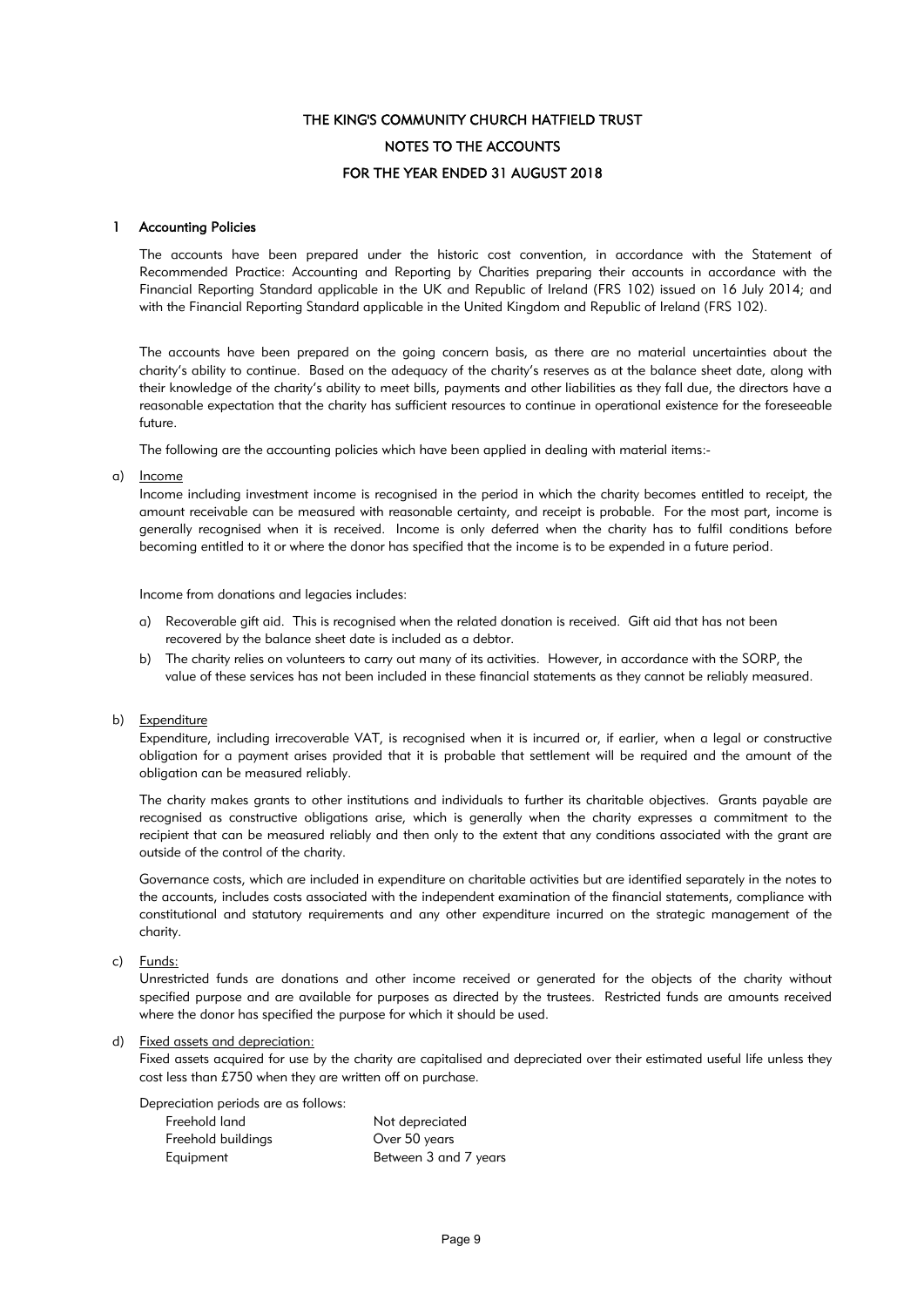## THE KING'S COMMUNITY CHURCH HATFIELD TRUST FOR THE YEAR ENDED 31 AUGUST 2018 NOTES TO THE ACCOUNTS

#### e) Pension costs:

The company operates a defined contribution scheme for certain of its employees. Pension premiums are charged as they are paid.

#### f) Taxation

The company is a registered charity and is exempt from taxation under the Income & Corporation Taxes Acts.

### g) Cashflow statement

The company has taken advantage of the exemption provided by the FRS 102 SORP and has not prepared a Cash Flow Statement for the year.

| Voluntary income  | Unrestricted<br>Funds | Restricted<br>Funds      | Total<br>2018 | Total<br>2017 |
|-------------------|-----------------------|--------------------------|---------------|---------------|
|                   | £                     |                          | t.            | £             |
| General donations | 97.011                | 8.077                    | 105,088       | 103,759       |
| Grants            |                       | $\overline{\phantom{a}}$ | -             |               |
| Tax recoverable   | 22,863                | 994                      | 23,858        | 22.119        |
|                   | 119,875               | 9.071                    | 128.946       | 125,878       |

| 3 | Charitable activity               |         | Unrestricted | Restricted | Total   | Total   |
|---|-----------------------------------|---------|--------------|------------|---------|---------|
|   |                                   |         | Funds        | Funds      | 2018    | 2017    |
| a | <b>Direct Charitable Costs</b>    |         | £            | £          | £       | £       |
|   | Employment expenses               |         | 53,260       |            | 53,260  | 51,968  |
|   | Venue hire                        |         | 28,420       |            | 28,420  | 29,858  |
|   | Evangelism                        |         | 4,064        |            | 4,064   | 4,719   |
|   | Ministry expenses                 |         | 1,531        |            | 1,531   | 1,339   |
|   | Conferences & courses             |         | 1,752        |            | 1,752   | 3,408   |
|   | Church activities                 |         | 5,795        | 5,535      | 11,330  | 5,277   |
|   | Church weekend away               |         |              |            |         | 7,383   |
|   | Pastoral care expenses            |         | 1,000        |            | 1,000   | 1,330   |
|   | Sundry expenditure                |         | 481          |            | 481     | 369     |
|   | Grants payable                    | Note 3c | 8,996        | 3,110      | 12,105  | 13,985  |
|   |                                   |         | 105,299      | 8,645      | 113,944 | 119,636 |
| b | Support & Administration          |         | £            | £          | £       | £       |
|   | <b>Accounts Examination</b>       |         | 1,260        |            | 1,260   | 876     |
|   | General church offices expenses   |         | 3,616        |            | 3,616   | 2,969   |
|   | Insurance                         |         |              |            |         |         |
|   | Other                             |         |              |            |         |         |
|   |                                   |         | 4,876        |            | 4,876   | 3,845   |
|   | Combined charitable activity cost |         | 110,175      | 8,645      | 118,820 | 123,481 |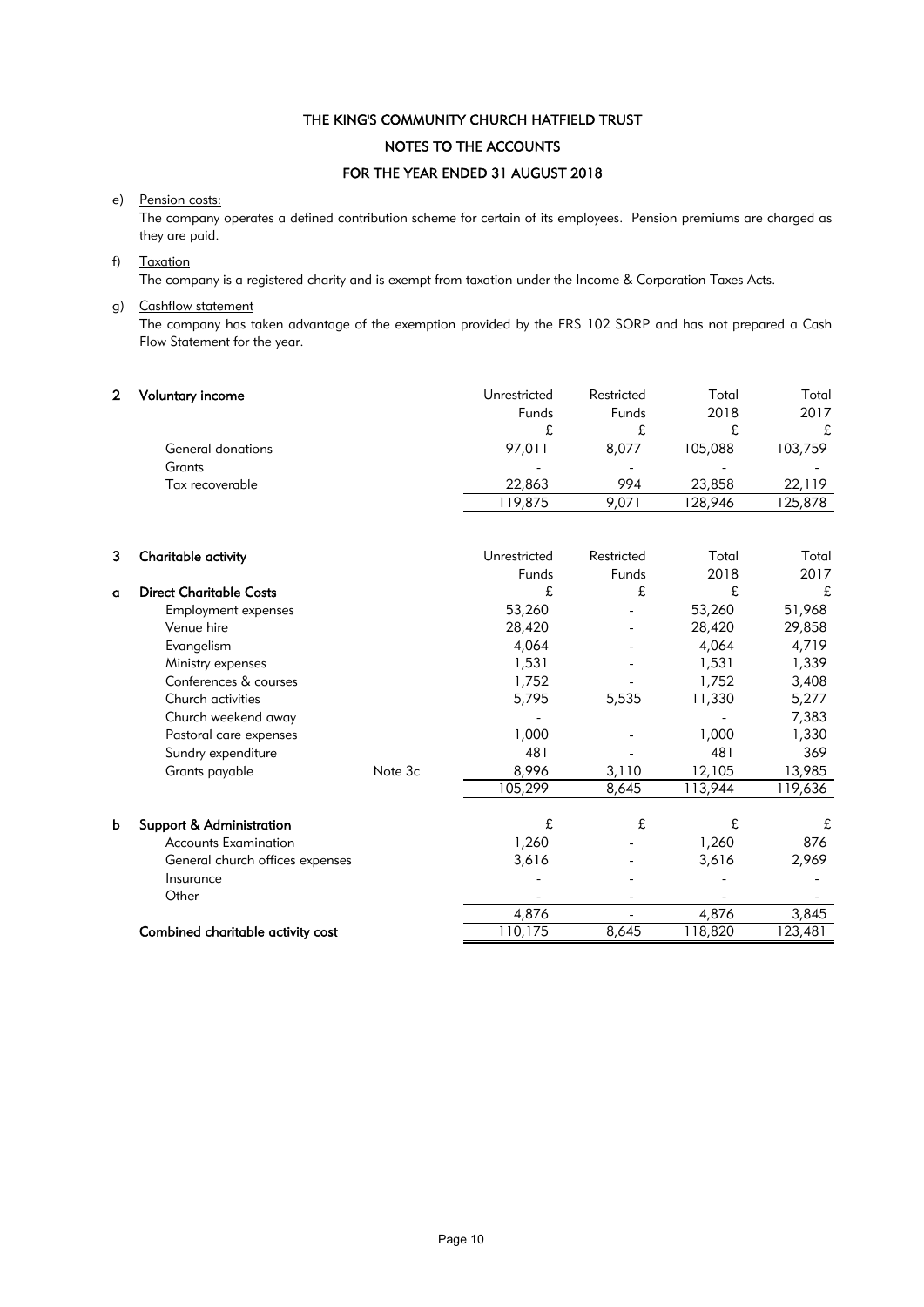## THE KING'S COMMUNITY CHURCH HATFIELD TRUST FOR THE YEAR ENDED 31 AUGUST 2018 NOTES TO THE ACCOUNTS

| C. | <b>Grants payable</b>                                      | Institutions | Individuals | 2018   |
|----|------------------------------------------------------------|--------------|-------------|--------|
|    |                                                            | £            | £           | £      |
|    | Missionary support                                         | 8,888        | 834         | 9,722  |
|    | Relief of poverty                                          | 2,114        | 270         | 2,384  |
|    |                                                            | 11,001       | 1,104       | 12,105 |
|    |                                                            | Institutions | Individuals | 2017   |
|    |                                                            | £            | £           | £      |
|    | Missionary support                                         | 12,075       | 920         | 12,995 |
|    | Relief of poverty                                          |              | 989         | 989    |
|    |                                                            | 12,075       | 1,909       | 13,985 |
|    |                                                            |              |             |        |
|    | The main features of the grants made to institutions were: |              | 2018        | 2017   |
|    |                                                            |              | £           | £      |
|    | <b>Catalyst Network of Churches</b>                        |              | 7,038       | 8,400  |

The church supports missionaries in the UK and internationally. Where a particular missionary has been supported by the church for a number of years, strict compliance with the Charities' Statement of Recommended Practice (SORP) may regard some arrangements as constituting constructive obligations such that future years' support is accounted for in these accounts as a liability. Whilst the support has no final end date in some cases, the church officers assess missionary funding on an annual basis and are confident that the missionaries would not view their support as an open ended obligations by the church.

| 4 | <b>Staff &amp; Trustees</b>              | 2018   | 2017   |
|---|------------------------------------------|--------|--------|
|   |                                          |        | £.     |
|   | Gross wages, salaries & benefits in kind | 51,715 | 50,089 |
|   | Employer's National Insurance costs      |        |        |
|   | Pension costs                            | 1.545  | 1.879  |
|   | Total staff costs                        | 53,260 | 51,968 |
|   |                                          |        |        |

The average monthly number of employees during the year was 4 (2017: 4.2). Most of the charity's activities are carried out by volunteers.

No staff received salaries at a rate of more than £60,000 per annum.

Remuneration payable to key management (excluding trustees) amounted to £32,451 (2017: £33,959 )in the year. Key management is considered to cover the church leader directly employed by the charity.

No remuneration was paid to any trustee during the year nor to any person connected to them.

The total amount of donations funded by trustees [and connected parties], and other related parties, was £32,663 (2017:£34,087).

No other transactions have taken place with related parties during the year.

Fees payable to Stewardship, other than for the annual accounts and independent examination, for consultancy services totalled £90 (2017: £90)

| <b>Debtors and Prepayments</b> | 2018   | 2017   |
|--------------------------------|--------|--------|
|                                | £      |        |
| Tax recoverable                | 13,388 | 3,886  |
| Prepayments                    | 1,536  | 3,405  |
|                                | 14.924 | 29°، ' |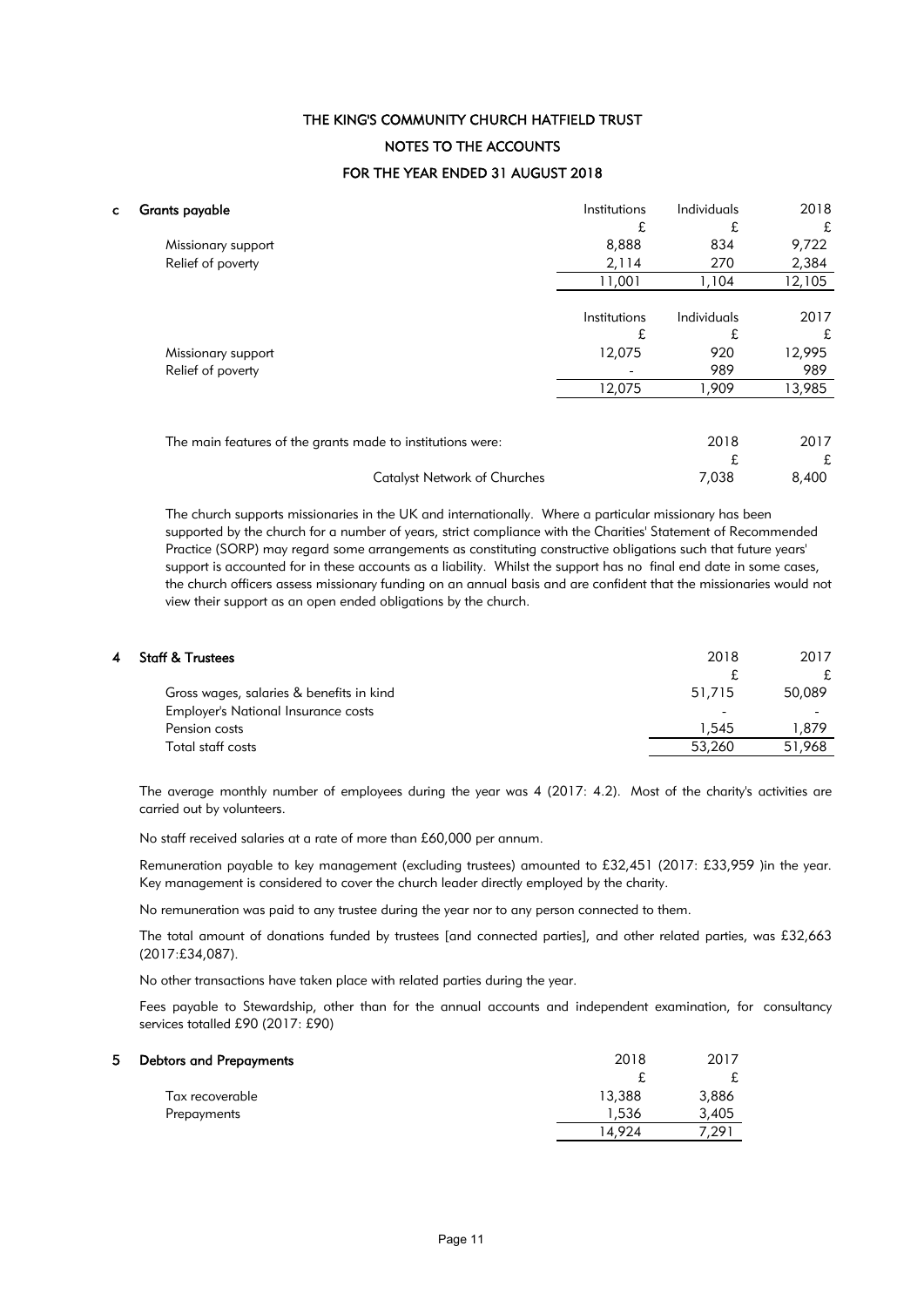## THE KING'S COMMUNITY CHURCH HATFIELD TRUST NOTES TO THE ACCOUNTS

## FOR THE YEAR ENDED 31 AUGUST 2018

| 6 | Cash at Bank and in Hand | 2018   | 2017   |
|---|--------------------------|--------|--------|
|   |                          |        |        |
|   | Bank operating accounts  | 33,028 | 27,994 |
|   | <b>Bank deposits</b>     | 21.183 | 21,173 |
|   |                          | 54,212 | 49,166 |
|   |                          |        |        |

## 7 Creditors: liabilities falling due within one year

| <b>Trade Creditors</b> | 600                      | 826   |
|------------------------|--------------------------|-------|
| Accruals               | 6,080                    | 5,840 |
| Deferred Income        | $\overline{\phantom{a}}$ | 362   |
|                        | 6,680                    | 7.028 |

#### 8 Funds

During the year the movements in the charity's funds were as follows:

|                         | Opening | Incoming  | Outgoing   | Transfers   | Closing |
|-------------------------|---------|-----------|------------|-------------|---------|
|                         | balance | resources | resources  | in the year | balance |
|                         | 2018    | 2018      | 2018       | 2018        | 2018    |
|                         | £       | £         | £          | £           | £       |
| <b>Restricted Funds</b> |         |           |            |             |         |
| <b>Building fund</b>    | 16,689  |           |            |             | 16,689  |
| Unemployment fund       | 4,256   |           |            |             | 4,256   |
| Russia support fund     | 1,250   | 1,750     | (2,847)    |             | 153     |
| Mission trip fund       | 253     |           | (253)      |             |         |
| Herts Young Homeless    | 173     | 549       | (722)      |             |         |
| Little Ones fund        | 223     | 673       | (378)      | (23)        | 495     |
| Catalyst offering       |         | 2,388     | (2,388)    |             |         |
| Newday offering         |         | 2,561     | (907)      |             | 1,654   |
| Other funds             |         | 1,150     | (1,150)    |             |         |
|                         | 22,843  | 9,071     | (8,645)    | (23)        | 23,247  |
| Unrestricted Funds      |         |           |            |             |         |
| General                 | 26,585  | 122,775   | (110, 175) | 23          | 39,208  |
|                         |         |           |            |             |         |
| <b>Total Funds</b>      | 49,428  | 131,847   | (118, 820) |             | 62,455  |

The assets and liabilities represented by the various funds are as follows:

|                    | Fixed<br>assets<br>£ | Bank & cash<br>balances<br>£ | Other net<br>assets<br>£ | Total<br>2018<br>£ |
|--------------------|----------------------|------------------------------|--------------------------|--------------------|
| Restricted funds   | $\equiv$             | 22,328                       | 919                      | 23,247             |
| Unrestricted funds |                      | 31,884                       | 7,324                    | 39,208             |
|                    |                      | 54,212                       | 8,243                    | 62,455             |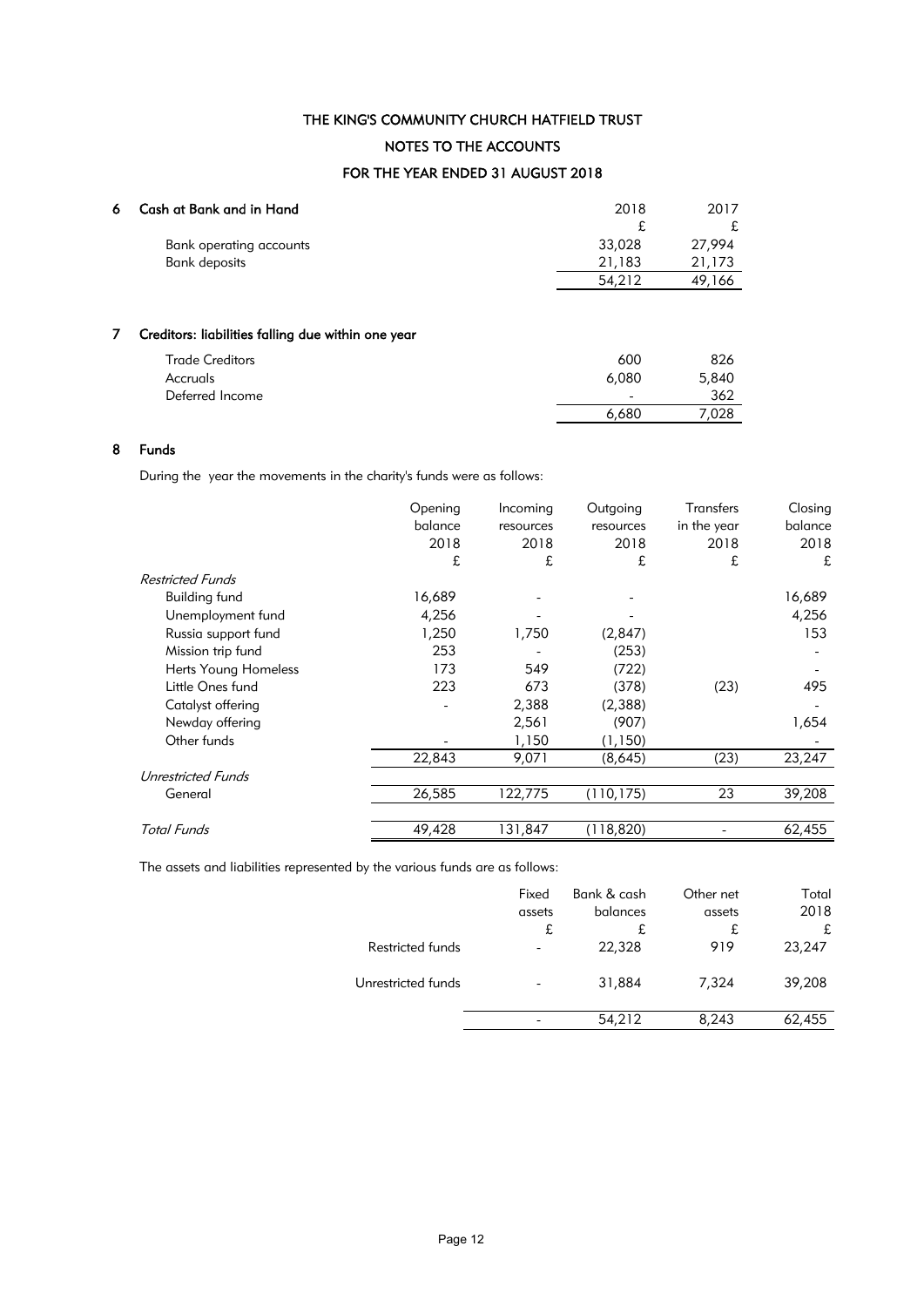### NOTES TO THE ACCOUNTS

#### FOR THE YEAR ENDED 31 AUGUST 2018

|                                | Opening<br>balance<br>2017 | Incoming<br>resources<br>2017 | Outgoing<br>resources<br>2017 | Transfers<br>in the year<br>2017 | Closing<br>balance<br>2017 |
|--------------------------------|----------------------------|-------------------------------|-------------------------------|----------------------------------|----------------------------|
|                                | £                          | £                             | £                             | £                                | £                          |
| Building fund                  | 16,689                     |                               |                               |                                  | 16,689                     |
| Unemployment fund              | 4,256                      |                               |                               |                                  | 4,256                      |
| Russia support fund            |                            | 1,250                         |                               |                                  | 1,250                      |
| Church conference support fund | 331                        | 206                           | (538)                         |                                  |                            |
| Spanish support fund           | 414                        | 100                           | (514)                         |                                  |                            |
| Mission trip fund              | 313                        |                               | (60)                          |                                  | 253                        |
| Herts Young Homeless           |                            | 783                           | (610)                         |                                  | 173                        |
| Little Ones fund               | 124                        | 683                           | (584)                         |                                  | 223                        |
| Catalyst offering              |                            | 5,273                         | (6,000)                       | 727                              |                            |
|                                | 22,127                     | 8,296                         | (8,306)                       | 727                              | 22,843                     |

The assets and liabilities represented by the various funds are as follows:

|                    | Fixed<br>assets<br>£ | Bank & cash<br>balances<br>£ | Other net<br>assets<br>£ | Total<br>2017<br>£ |
|--------------------|----------------------|------------------------------|--------------------------|--------------------|
| Restricted funds   |                      | 22,843                       |                          | 22,843             |
| Unrestricted funds |                      | 26,323                       | 263                      | 26,586             |
|                    |                      | 49,166                       | 263                      | 49.429             |

The Building Fund will eventually help the Church to secure its own Church building.

The Unemployment Fund supports Church members who are out of work.

Russia support fund is for mission trip to Russia

Church conference support fund gifts are given to help those that cannot afford to go on the church conference. Spanish support fund is for gifts received for a planned mission trip to Spain.

Mission trip fund is to support those who travel abroad on outreach ministry trips.

Herts Young Homeless fund is to support Herts Young Homeless Group, registered charity (1069498) which works with local homeless people.

Catalyst offering fund is for the support of the mission and humanitarian relief work of 'Catalyst' registered charity (1150242) and the churches within it's operational sphere.

Newday offering fund is to support the youth and youth leaders going to Newday.

#### 9 Lease Commitments

The charity has a lease on a property at Kennelwood House, Kennelwood Lane, Hatfield, AL10 0LG which runs until 31 March 2023 at a cost of £14,353.20 (incl VAT) per annum, with a break clause at 1 April 2020.

#### 10 Events since the year end

None

#### 11 Members

Each member of the company commits to contribute if the charity is wound up an amount of £10.